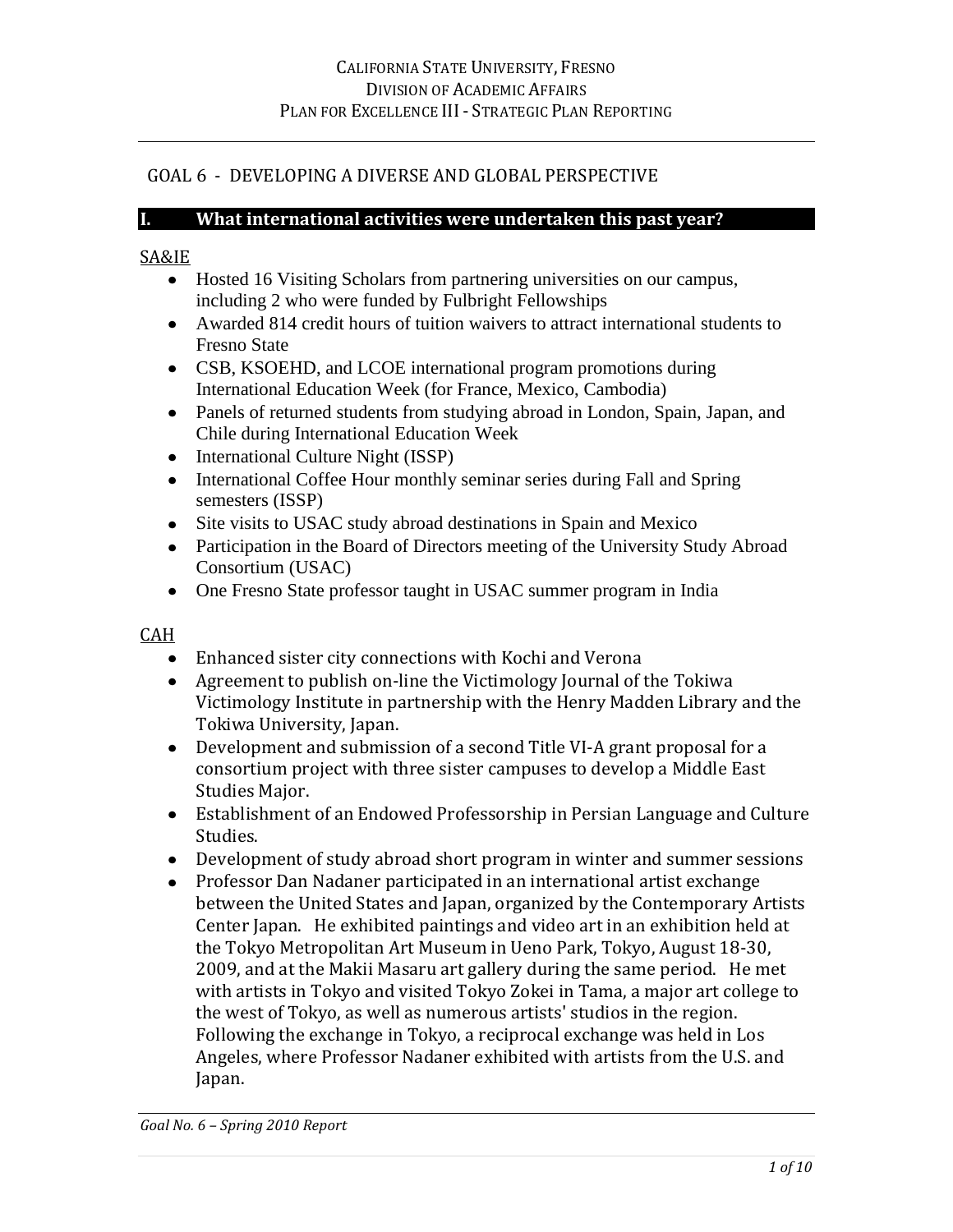- Five Fresno State students participated in Fall 09 semester at Tokiwa University in Japan
- \$100,000 in Provost Study Abroad Scholarships were awarded to 143 students (estimated)
- Presented vision for improving International Education at Fresno States to VPs, Deans, and Directors

### **CHHS**

Kinesiology

Faculty have presented papers at international conferences in Canada and Morocco.

Nursing

- The Department has worked with the Thai Health Workforce Development Institute and Ministry of Health to develop nursing education courses for 14 nurse educators from Thailand through Continuing and Global Education.
- Under the direction of Dr. Pinzon-Perez, an international classroom linkage was created with two universities in Columbia to facilitate planning for a shared course in nursing.

Public Health

- The department through the Central California Public Health Training Academy will implement an online Public Health Certificate for students in Bangladesh.
- Dr. Mohammad Rahman and Dr. Pinzon-Perez have worked on delivering guest lectures using the University's satellite system to universities outside the United States.
- Dr. Pinzon-Perez has been selected to teach a course in Chile during the summer 2010.

Physical Therapy

This semester we had a visitor from Japan, Keiko Watanabe, a faculty member in the Department of Physical Therapy at the School of Health Sciences in Niigata University of Health and Welfare to work with Dr. Peggy Trueblood from January 10 to March 18 in her fall prevention program and to learn to teach group balance and mobility classes to seniors

Recreation Administration

A new course, International Tourism: Multicultural Issues and Impacts (RA 130), has been developed. It has been approved by the undergraduate curriculum committee and is currently awaiting review from the GE committee.

Social Work Education

• The department's international chat room was expanded.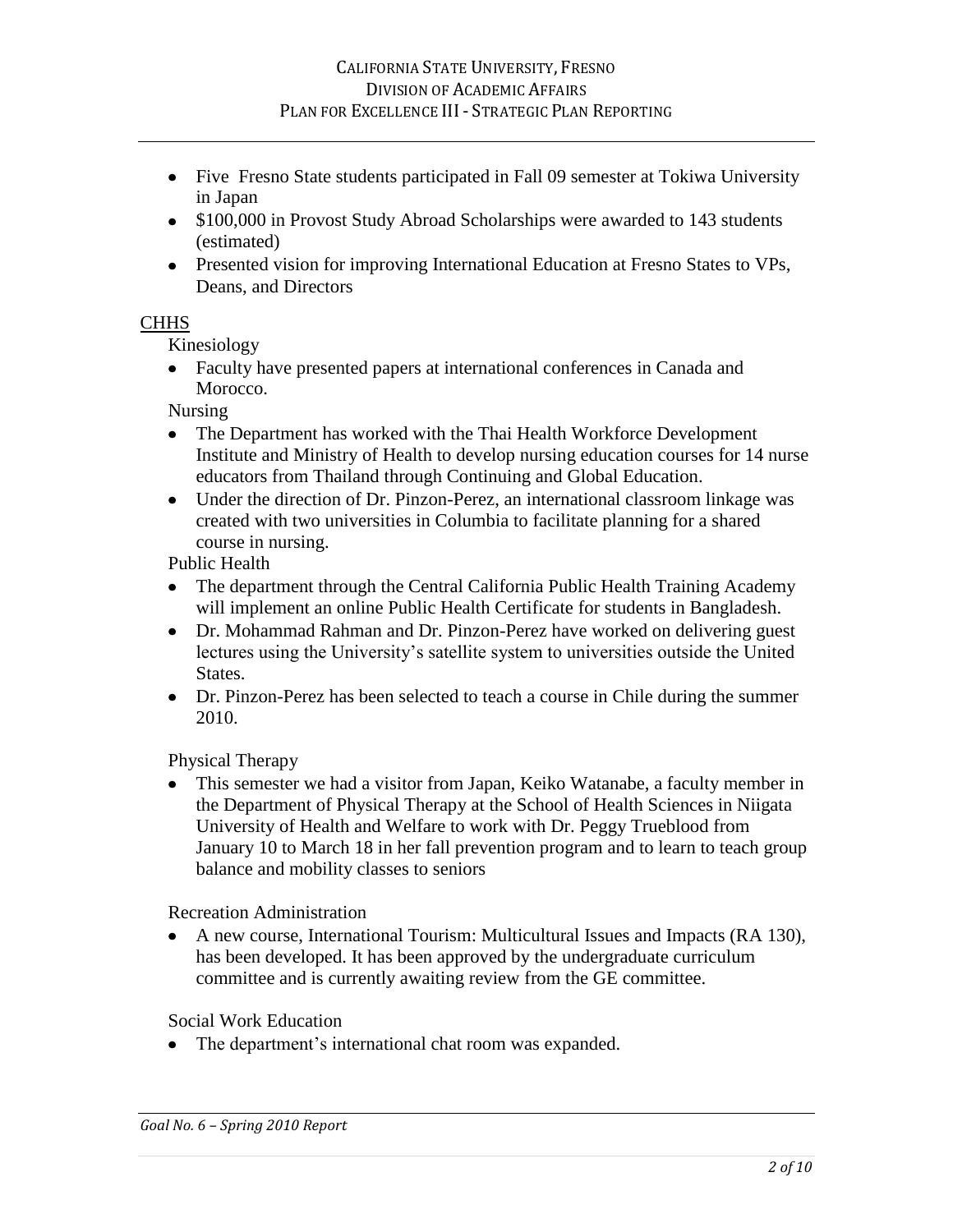# JCAST

- ICAST continues to host a number of visiting international scholars. Sharon Benes, Department of Plant Science, is hosting Elena Bocjarnikova from Russia and Cristiano Goncalves Catalan from Brazil. Annette Levi, Department of Agricultural Economics, is hosting Honjeae Park from Korea. Kaan Kurtural, Department of Viticulture and Enology, is hosting Alexandre Testu from France.
- A group of government officials and university faculty form Anbar Province in Iraq were hosted by the College. The group included key leaders in agriculture in the province. The meetings focused on developing mutual areas of interest and developing future support for this province. The workshops were coordinated through the Office of Congressman Jim Costa.
- Three faculty members from Wayambi University in Sri Lanka were hosted by the college for a 10-day curriculum and development workshop this past fall.
- The college has taken initial steps to partner with the International Programs Office in the College of Agricultural and Environmental Sciences at the University of California Davis. The cooperation would be based on our complementary faculty and staff with focus on curriculum development and agricultural development projects.

## CSB

- Continued sponsorship of the 22<sup>nd</sup> Asian/Pacific Conference on International Accounting Issues in fall and the 17th Global Finance Conference this coming summer
- Extensive exchange activities with 100+ students participating in the shortterm summer abroad program (in London or Dijon/Brussels), another 100+ exchange students attending Fresno State in fall or spring, approximately 10 Fresno State students studying abroad in exchanges in fall and/or spring, and 30 EMBA students went to China/Hong Kong for their International Experience course.

### KSOEHD

Counseling, Special Education and Rehabilitation

Dr. Lam has been involved with profession exchanges with Hong Kong, Dr. Sham Choy with Ghana, and Dr. Shen with China.

Literacy and Early Education

• Jyothi Bathina was going to do an inservice presentation in India but couldn't because of social unrest.

## LCOE

Dr. Charles Won hosted two visiting scholars from Korea through summer 2009. Dr. Young Wook Kim recently completed two contracts with two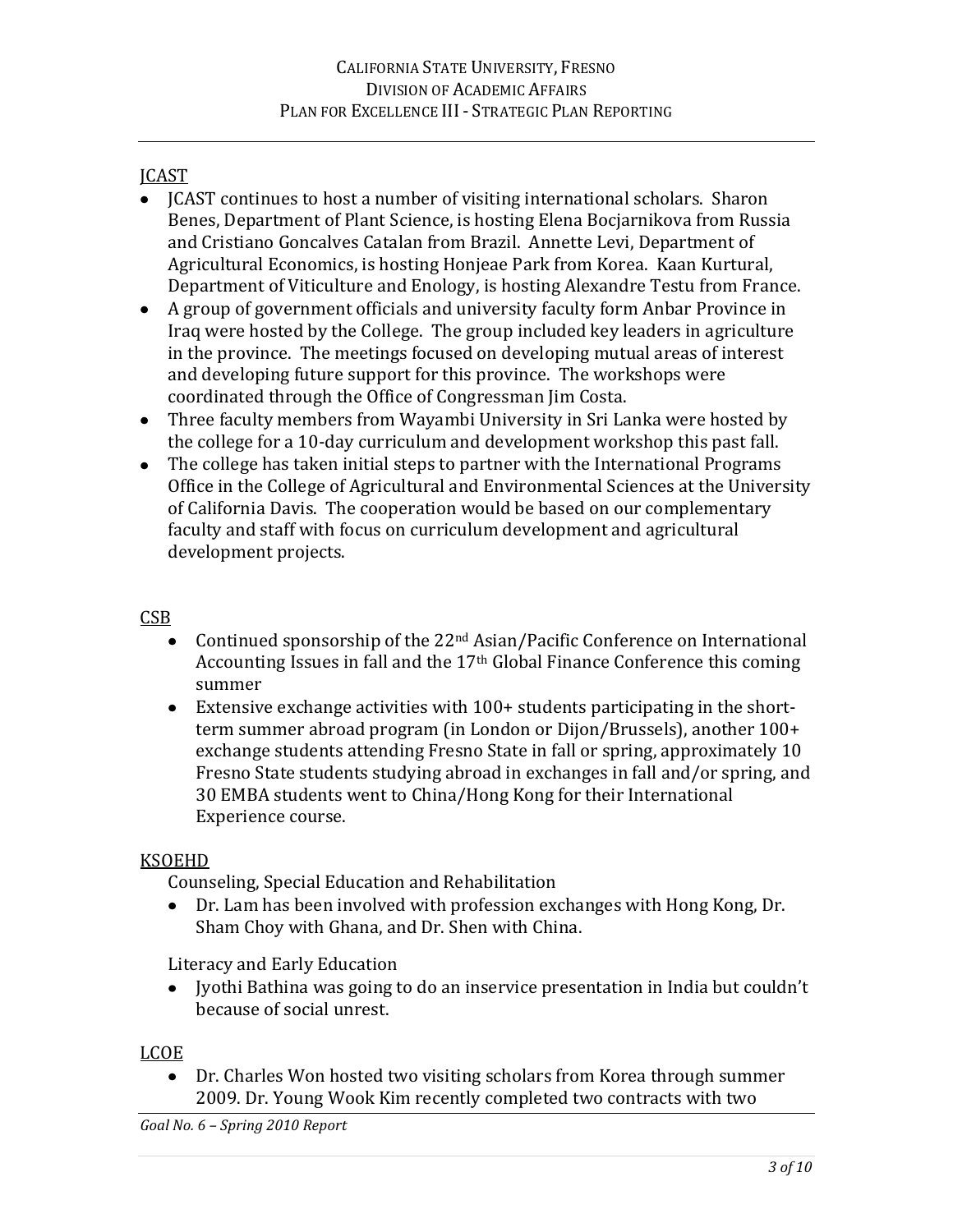different divisions of Samsung to provide cash for student, project and lab support. Eight LCOE students traveled to Cambodia as part of an Engineers without Border (EWB-Fresno State) project in December 2009-January 2010. Dr. Michael Jenkins is the LCOE representative on the International Advisory Board for the Office of Study Abroad and International Exchanges.

### COSS

- The college created a new Global Certificate program that is awaiting approval by the University Curriculum Committee.
- The college continued to offer a breadth of courses in each department which actively discuss the issue of diversity and the need for a global perspective.
- The college continued to offer more GE courses on the issue of diversity than any other college.
- Many internal research grants were provided by the college to encourage both faculty and student exposure to global issues and concerns.

### HML

- International Student Services Program (ISSP) decided to hold 7 International Coffee Hour presentations in the library for Spring 2010 compare to 4 in Fall 2009.
- Nautanki Opera Performance Lecture on 10/10/09 by Library's Multicultural Committee in collaboration with Dr. Devendra Sharma, professor
- Library's Multicultural Committee's collaboration with the Center for Women and Culture – "Do Ubuntu" Orphan Bracelet Campaign
- 2009 Beatrix Potter Conference brought 120 attendees from ten states and England
- ANC was chosen to host the 2011 conference of the International Board on Books for Youth.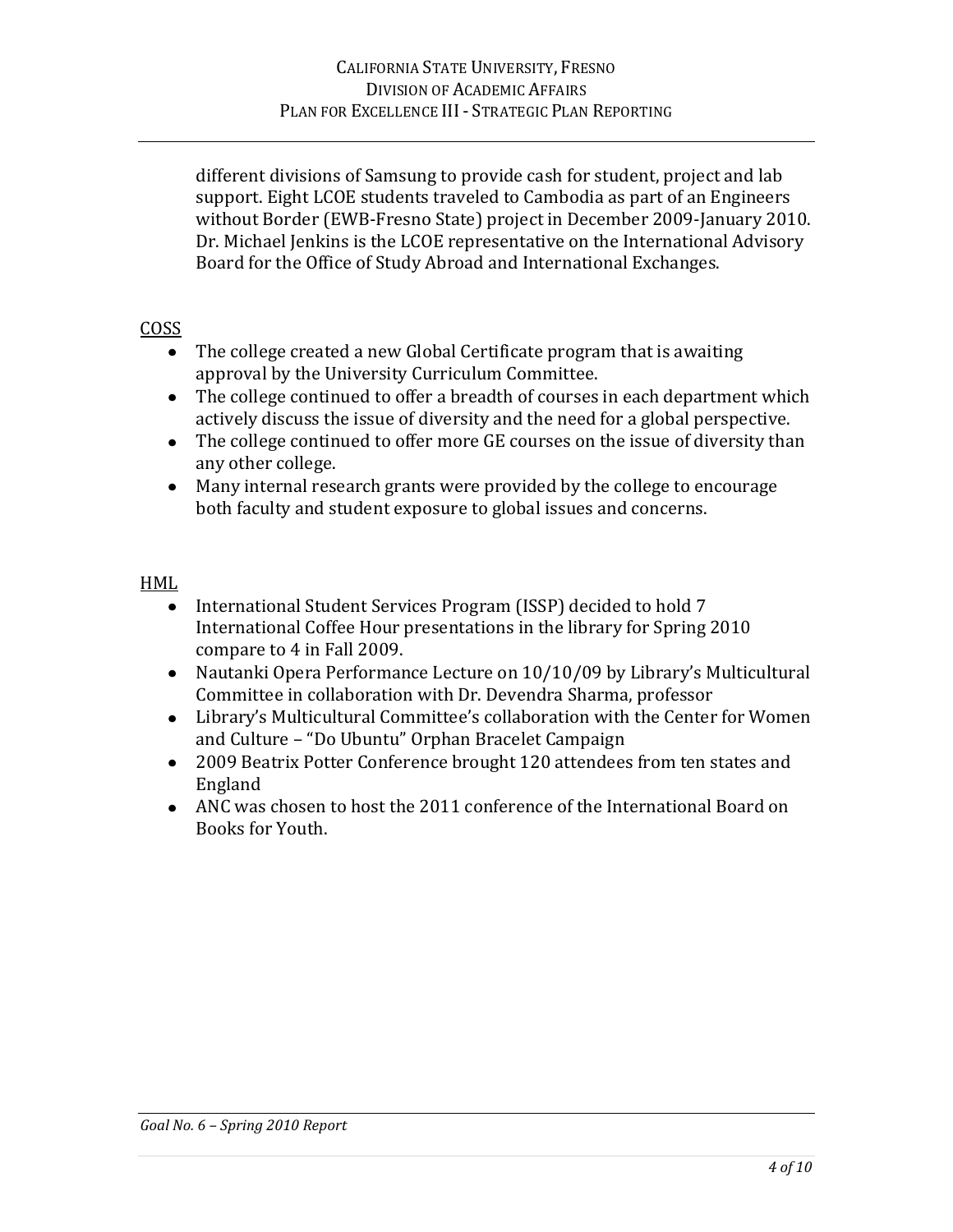# **II. What new forms of international exchange/travel/study were undertaken?**

#### SA&IE

- Developed agreement on academic cooperation in Kochi, Japan, which is a Sister City to Fresno
- Expanded the CSB summer program offerings to Sydney, Australia
- Began planning October 2010 Trilateral Conference at Fresno State in  $\bullet$ conjunction with university partners in Korea and China.
- Eight Fresno State students participated in summer study program in Viticulture and Enology in Switzerland and Italy
- Fifteen Fresno State students participated in a summer faculty-led program in China (first of its kind on our campus)
- Seventeen Fresno State students participated in a JCAST summer faculty- $\bullet$ led study tour of Trinidad and Tobago (first of its kind on our campus).

### CAH

- London semester was restructured into a short term London Program during the winter intersession
- Planning for a Verona Summer Program and Kochi Winter Program
- Plans for 4 short term Study Abroad titled "Great Cities" to London, Rome, Verona, Kochi, and Dehli in Summer 2010 and Winter 2011.

### **CHHS**

Kinesiology

- Faculty are developing sport psychology consulting skills program in collaboration with the University of Ottawa, Canada
- Faculty are working collaboratively with faculty in Montréal, Canada in youth sport development and coaching.

Nursing

• Presently, two nursing faculty, Dr. Barakzai and Dorothy Fraser are touring schools in Thailand to help with the planning for a 2010 Summer education course for nursing faculty from Thailand. This is the third group of faculty from that region that have sought out our nursing program for our expertise in educational leadership, primary care, and teaching/learning methods.

Public Health

 $\bullet$ We have implemented the online Public Health Certificate for students in Bangladesh. We expect this to be the first part of a comprehensive training of public health professionals in Asia and in Latin America. Pending evaluation of the first implementation, funding will be sought to bring program participants to work in a summer research institute to be implemented in conjunction with the CVHPI.

Social Work Education

Two international study activities involving Hong Kong and India.

*Goal No. 6 – Spring 2010 Report*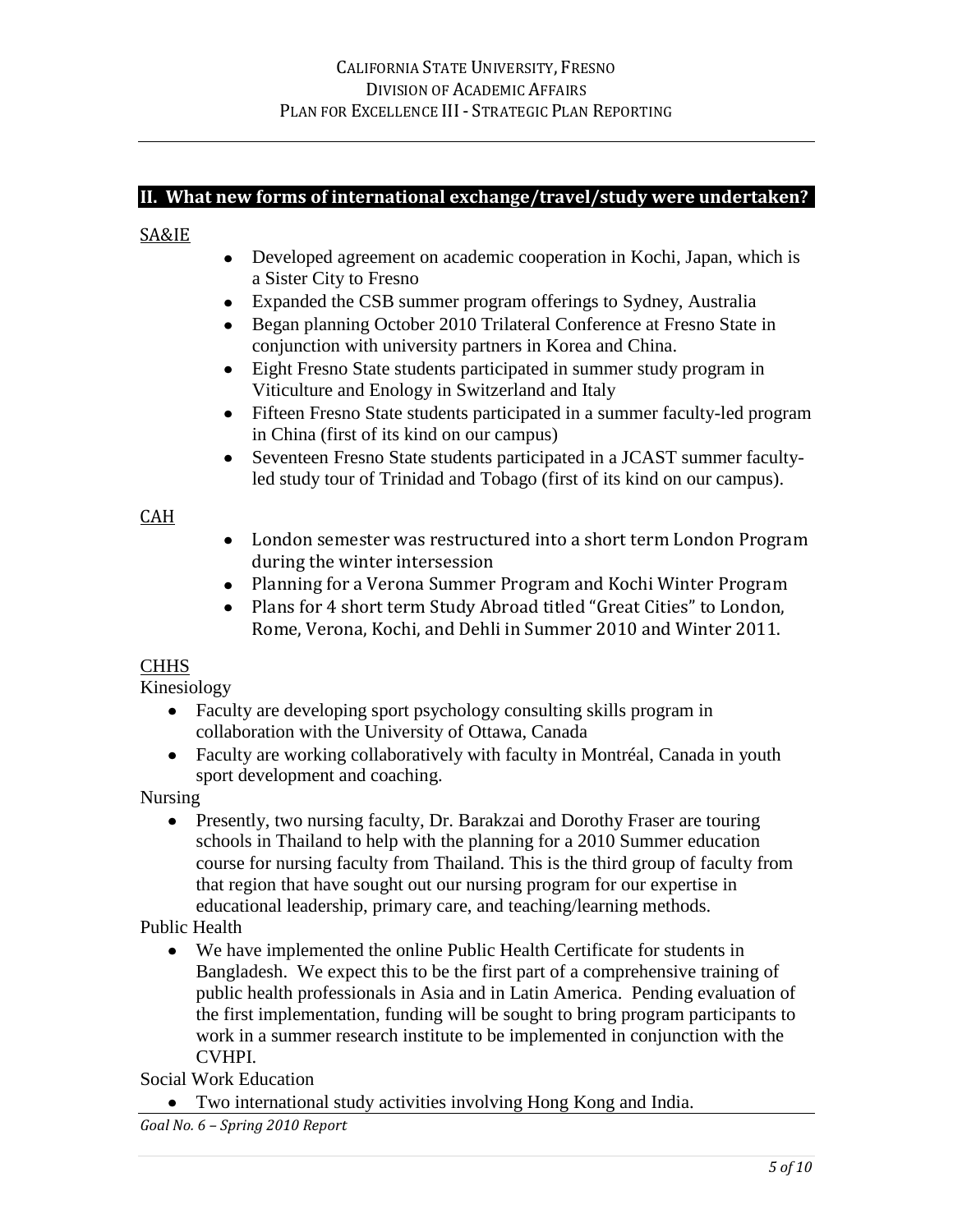## JCAST

- Dr. Sandra Witte, Associate Dean, spent three weeks in Summer 2009 in Peradeniya, Sri Lanka. Dr. Witte was providing faculty development on assessing student learning to the Faculty of Agriculture at the University of Peradeniya.
- The Department of Plant Science has implemented an agreement with the University of Sao Paolo's Agricultural Campus (ESALQ) to facilitate student exchange. We are currently hosting 3 students from that campus.
- The 1-2-1 program with China has been expanded to include a short term study trip to China focused on 'farm to fork'. Approximately 16 students will participate in Summer 2010. Some support was received from ASCU.
- A second group of 12 Viticulture and Enology students will spend 4 weeks in Switzerland and neighboring countries this summer. Most of the expenses are provided by the Swiss Government.
- Approximately 20 students from the Departments of Child, Family and Consumer Sciences and Plant Science will be visiting the West Indies – the program will be multifaceted.

CSB

- Offered a marketing class with a short-term study abroad component in Hong Kong during the Winter intersession.
- The Accountancy Department is integrating student learning of IFRS (*International* Financial Reporting Standards) into its introductory course Acct 4A and its intermediate accounting courses (Acct 120A and 120B).

CSM

- College was granted a Fullbright award to fund a scholar in residence (1 year) from Chile to work on climate issues.
- College has a post-doctoral fellow (from India) positioned in Switzerland to work on high energy physics via the CERN program.
- Dr. Richaud (EES dept) spent 3 months on a cruise off New Zealand to collect sediment cores.
- Five undergraduate students (physics) were sent to CERN Switzerland for an undergraduate experience.

COSS

- Dr. Dussich facilitated a student exchange program for up to 10 students with Tokiwa University in Mito, Japan.
- Criminology faculty facilitated a new course abroad in Thailand.
- The college and Criminology Department are actively pursuing the development of a COSS Semester Abroad.

*Goal No. 6 – Spring 2010 Report*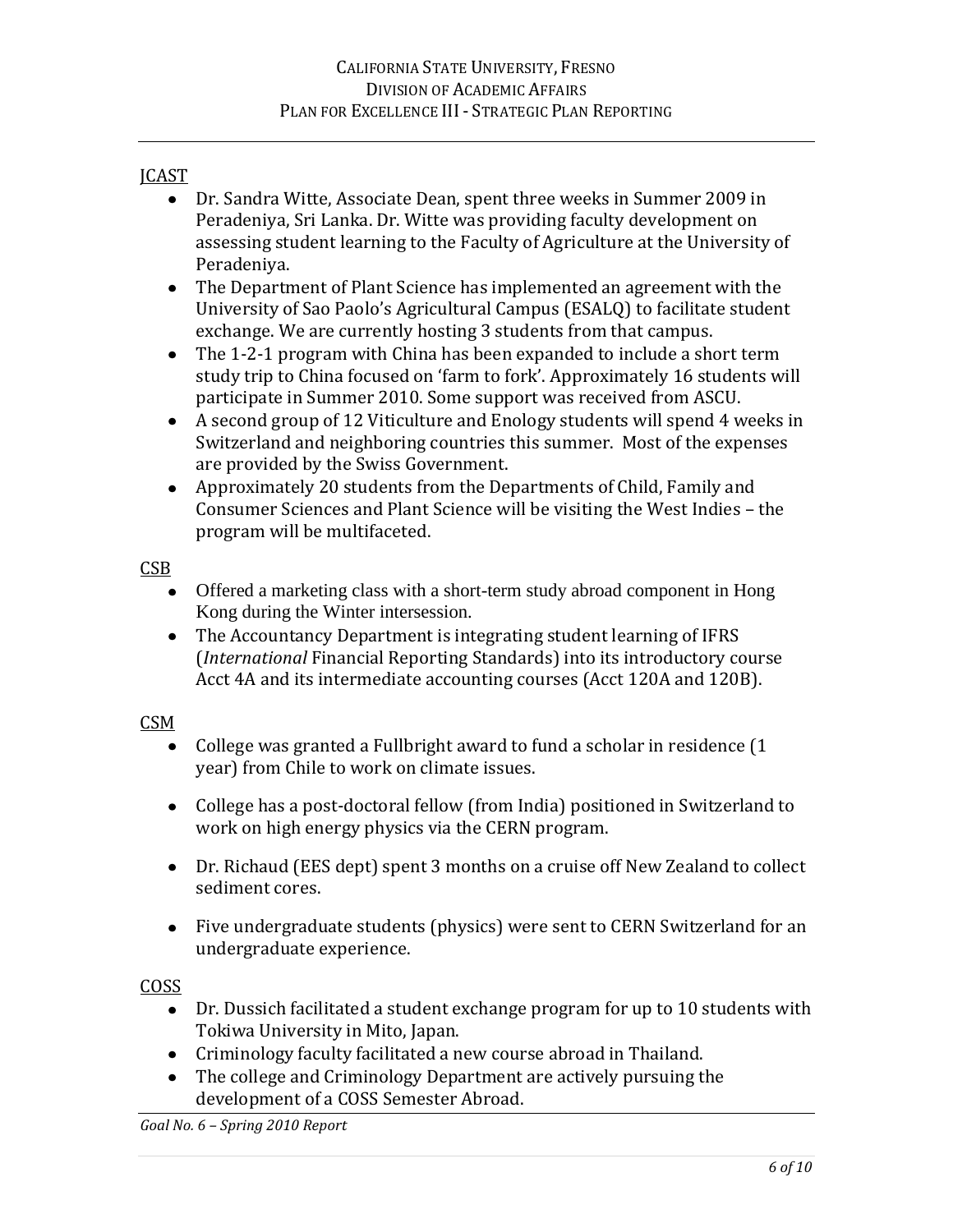The Department of Chicano and Latin American Studies is in the process of publishing *Campo Libre*, a journal dedicated to scholarly research on Chicano/Latino and other international issues.

### HML

Madden Library to host on our digital server the International Journal of Victimology in conjunction with Tokiwa University (Japan)

### AA

- Asian Faculty and Staff Association (AFSA) was established in Spring 2009, with elected officers, over 40 members, bylaws and website. Last year AFSA hosted 12 events (2 leadership seminars/conferences –one with LEAP; 4 educational presentations; 4 social events; 2 outreach events involving New Faculty Orientation and CSALT Launch.
- Researchers and Chief Critical Educators (RACE) was established on 11/18/09 with 17 elected board members, constitution, bylaws and website. RACE hosted 2 Lunch Conversations (12/8/09-Lynnette Zelezny on Cross Cultural Research on Environmental Behavior; 12/9/09 – Ellen Junn on Enhancing Student Understanding of Diversity Issues) and the campus RACE Lecture Series Kickoff Event with keynote Dr. Caroline Turner (3/19/20).
- Latina/o Faculty and Staff Association (LFSA) was established in Fall 2009, with an elected board of officers and bylaws.

### CGE

In 2009-10 the Division offered various short term faculty led-programs where students also enrolled in Extension credit. The following programs were launched:

- **•** Winter Intersession: January 2010: Travel Study Program: Victim Services in El Salvador. This program was scheduled and approved to be led by Dr. Steven Walker, however low enrollment necessitated this study experience to be cancelled. IRA funding is encouraged to help support this program in 2011.
- **•** Winter Intersession: January 2010: Mexican Culture and the Healing Arts: Cuernavaca, Mex. This program was schedule and approved to be led by Dr. Juan Garcia, however low enrollment necessitated this study experience to be cancelled. Faculty member has been encouraged to apply this spring for IRA funding so program can be resubmitted for in Winter Intersession 2011 or summer 2011.
- **•** Administration of Justice and Culture For over 25 years this program has a tradition for engaging criminology students and local area practicing lawyers, law enforcement practitioners in the exploration of various justice systems in various countries around the globe.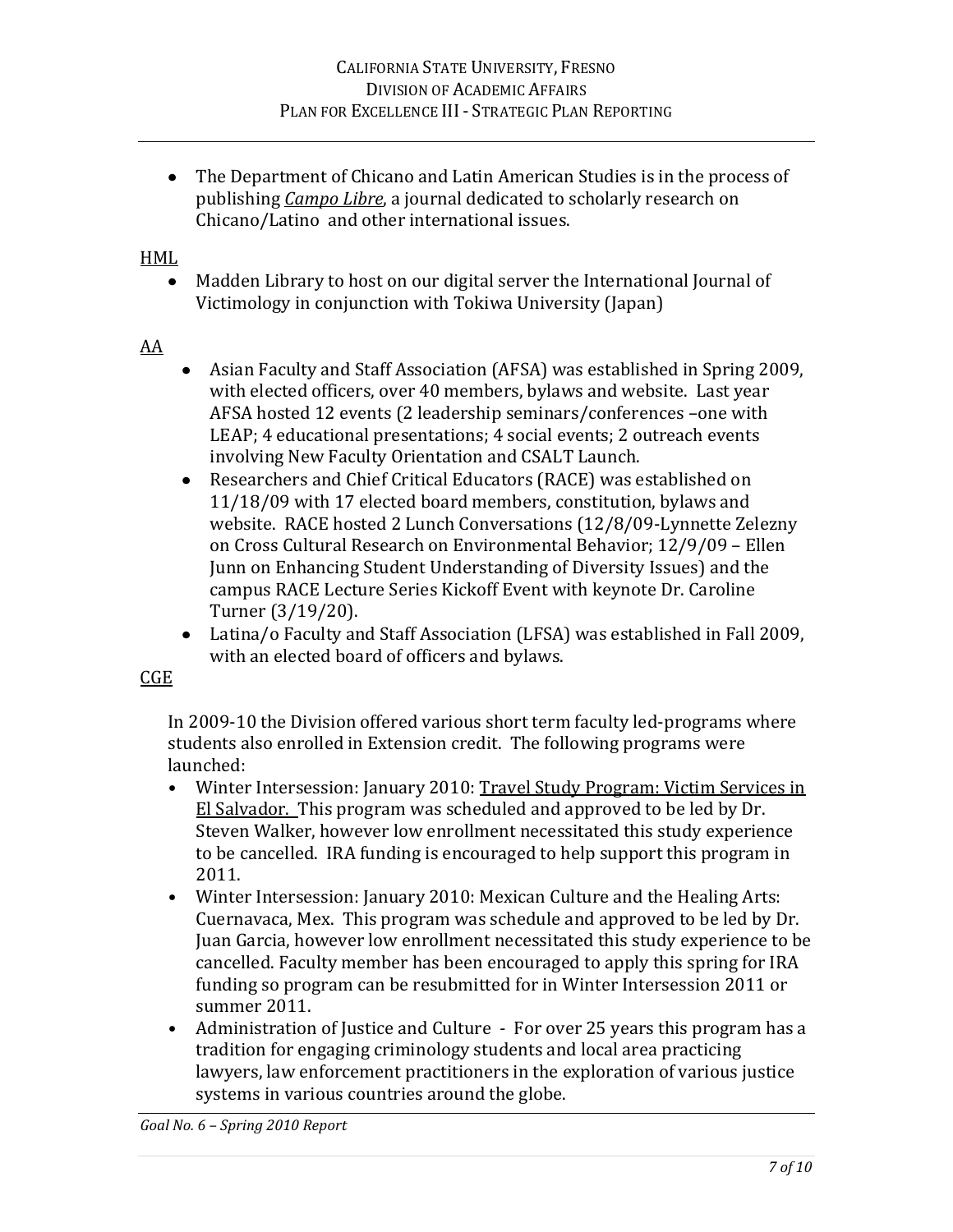- **•** May/June Intersession: Amsterdam, The Netherlands (Total participants**: 16)** Community members in law related fields as well as graduate students participated in this short term study program. Dr. Barbara Owen and Dr. Ruth Masters were the lead faculty.
- $\bullet$ The Culture of Trinidad and Tobago: Its Agriculture, Cuisine and People May/June Intersession 2010. A team of cross-disciplinary faculty will lead this unique program that include Dave Goorahoo and Sean Seepersad. IRA funding was obtained to help support student travel and approximately **16**  students have enrolled.
- $\bullet$ The Spanish Language and Culture of Costa Rica - May/June Intersession 2010. This program was schedule and approved to be led by Dr. Isolina Sands, however low enrollment has necessitated this study experience to be cancelled. Faculty member has been encouraged to apply this spring for IRA funding so program can be resubmitted in Winter Intersession 2011 or summer 2011.
- China: Farm to Fork-Agricultural & Food Production Practices May/June Intersession 2010. This program has been approved and will be led by Dr. Annette Levi. IRA funding support was obtained to help support the student travel and **15** students are currently enrolled.
- **•** International Business Programs in England-France- Belgium-Australia. These programs are coordinated and led by professor Ali Peyvandi every summer. Students are supported through special grant support as well as school and university scholarships through the Study Abroad Office and International Exchanges. Expected participants for summer 2010 are **132**  business students who enroll in Extension courses and will travel to Australia, Belgium, London, France and France.

Beyond students and community members enrolling in study abroad faculty led programs the Division has an added dimension in its scope of work.

- **•** In spring 2010, the Division supported two faculty from Nursing (Dr. Mary Barakzai and Dorothy Fraser) to go to Thailand to engage in an assessment of the on-site training that Thai nursing students undergo. In addition, they will work with two Thai colleges of nursing to upgrade the curriculum for the summer institute that will be conducted in Fresno for 15 incoming Thai Nursing faculty who will enroll in a month long extension course on advanced nursing practices and technology.
- **•** The Division is currently engaged in conversations with two Canadian Universities, Simon Fraser University and Vancouver Island University, as well as two Mexican universities Universidad Benito Juarez in Oaxaca and Universidad de Guanajuato and partnering with another USA university, University of Wisconsin, Whitewater to prepare to submit a trilateral proposal for FIPSE funding in March 2011. Much of the initial work has been done however some follow up with our Mexican partners still needs to be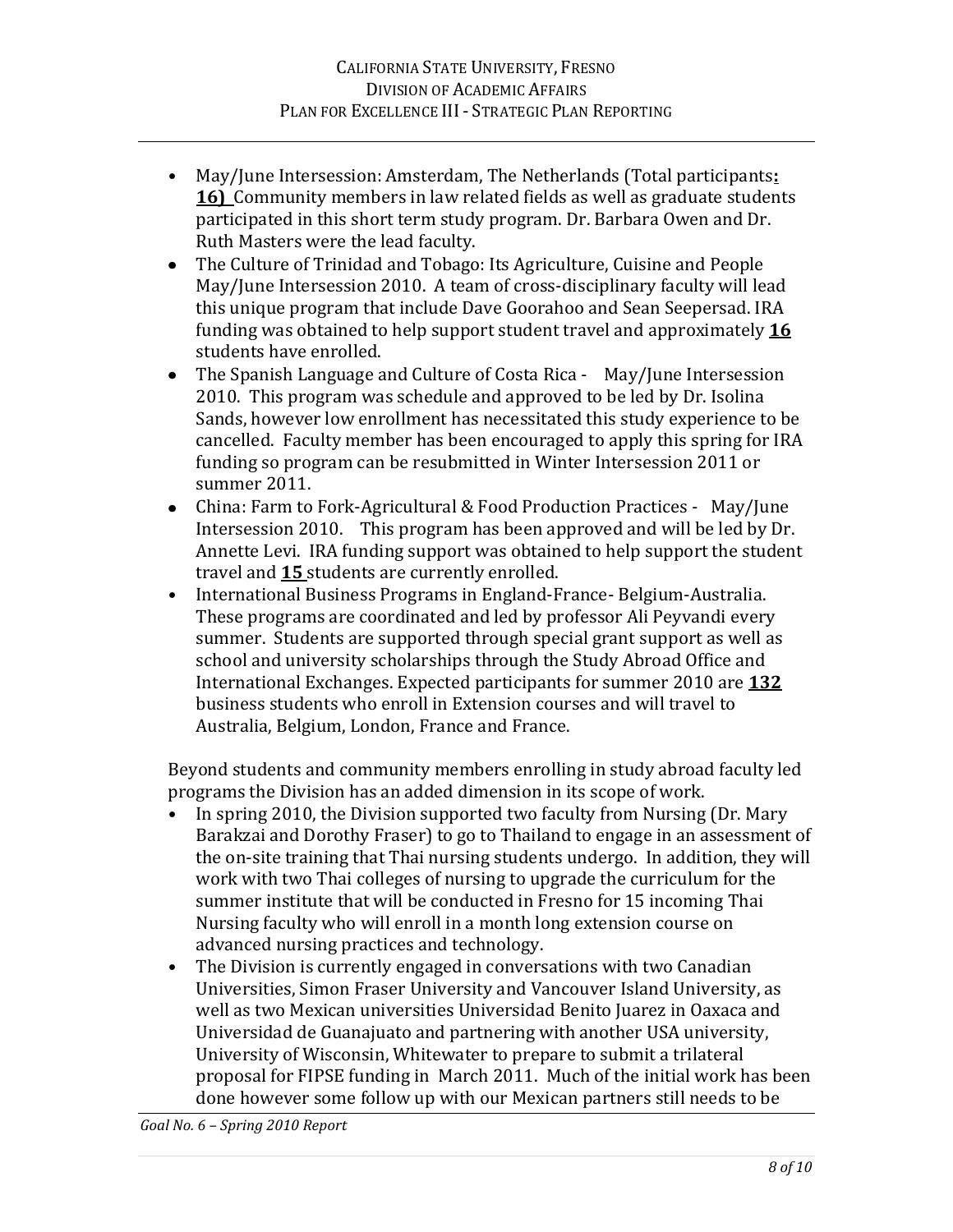addressed. The focus is on student teacher exchanges among the three countries and six participating institutions.

Non-Credit Travel Opportunities and Expanding Global Perspectives

- In 2009-10 the Division established a new partnership with Classic Escapes an external vendor of global learning for the university community as well as working professionals and retirees. Travel Nights are offered for the community at large as well as campus personnel. Classic Escapes will offer tour to Kenya, Africa and is led by Fresno's former director of the Chaffee Zoo, Ralph Waterhouse.
- **•** Another external vendor the Division has partnered with for several years is Collette Travel. In 2009-10 study tours were to Costa Rica- Nature's Museum, Discover Tuscany, London's Theater, Canadian Rockies Highlights by Train; Christmas on the Danube, and Croatia's Rivera.
- **•** Through the Division and friendships that have been established over the years, several graduate students and alums have been able to obtain teaching opportunities abroad. In 2009-10 a Fresno State business student was linked to Anatolia College of Thessaloniki in Greece and is currently serving as a advisor in the Counseling and Special Programs office.
- **•** Two former graduate students now alums will be returning this spring after a two year contract with one of our long standing university partners in Japan (Biako University). The Division leadership has been helpful in recruiting our students for these type of opportunities on a case by case basis. The alums were from History and the English areas of study.
- **•** Linkages with the Rithaporn Medical Group in Fresno has also generated small donations to help support our efforts developed with Thailand. In 2009-10 a \$1,000 donation was received and deposited to the Thailand Education Fund that was established several years ago with an initial gift of \$20k.